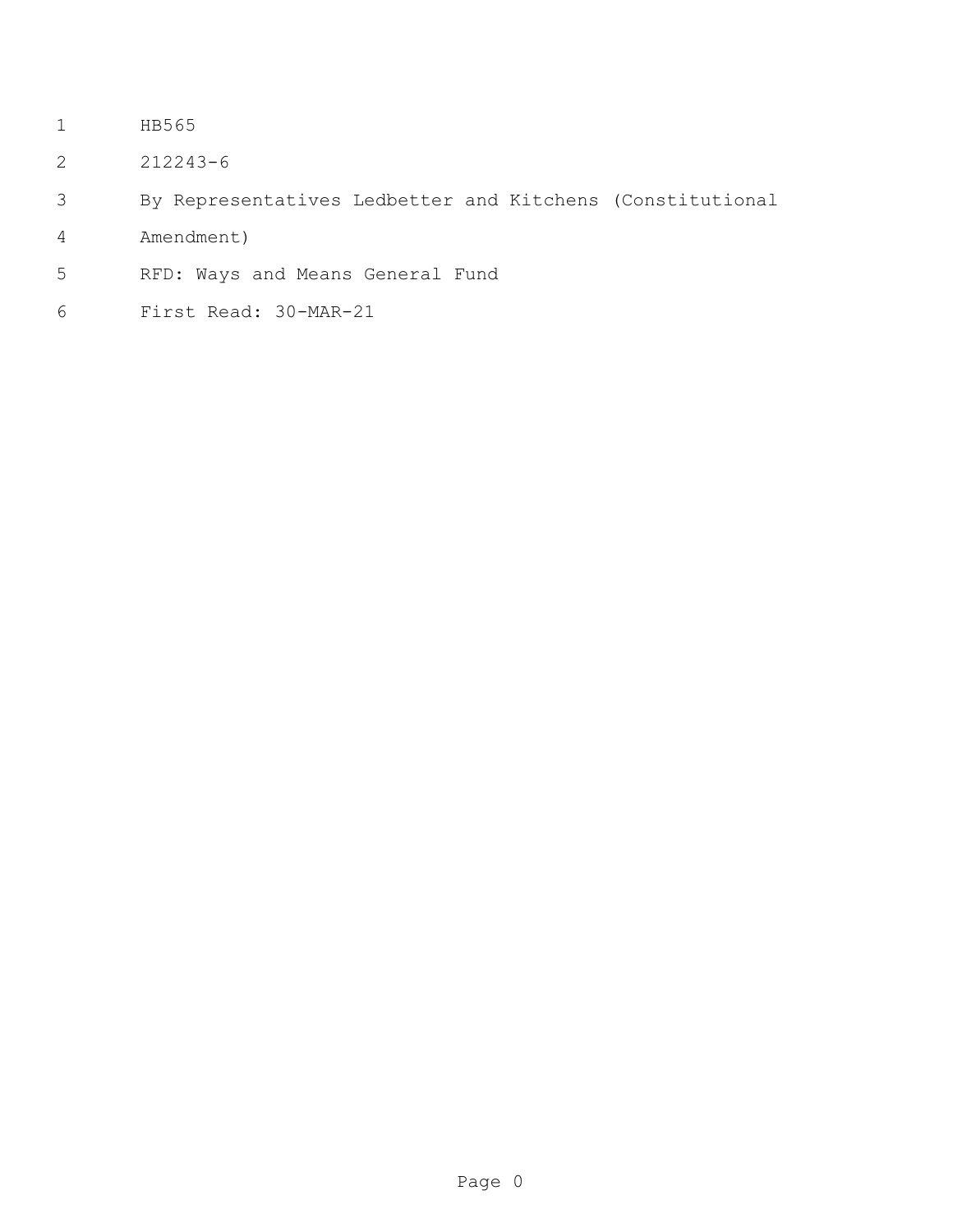ENROLLED, An Act,

 To propose an amendment to the Constitution of Alabama of 1901, authorizing the issuance of general obligation bonds of the State of Alabama in an aggregate principal amount not exceeding a specified amount for the improvement, renovation, equipping, acquisition, provision, construction, and maintenance of the Alabama state parks under the jurisdiction of the Department of Conservation and Natural Resources, and public historical sites and public historical parks under the jurisdiction of the Alabama Historical Commission.

BE IT ENACTED BY THE LEGISLATURE OF ALABAMA:

 Section 1. The following amendment to the Constitution of Alabama of 1901, as amended, is proposed and shall become valid as a part thereof when approved by a majority of the qualified electors voting thereon and in accordance with Sections 284, 285, and 287 of the Constitution of Alabama of 1901, as amended:

## PROPOSED AMENDMENT

 (a)(1) The State of Alabama is authorized to become indebted for the purpose of the improvement, renovation, equipping, acquisition, provision, construction, and maintenance of Alabama state parks under the jurisdiction of the Department of Conservation and Natural Resources, and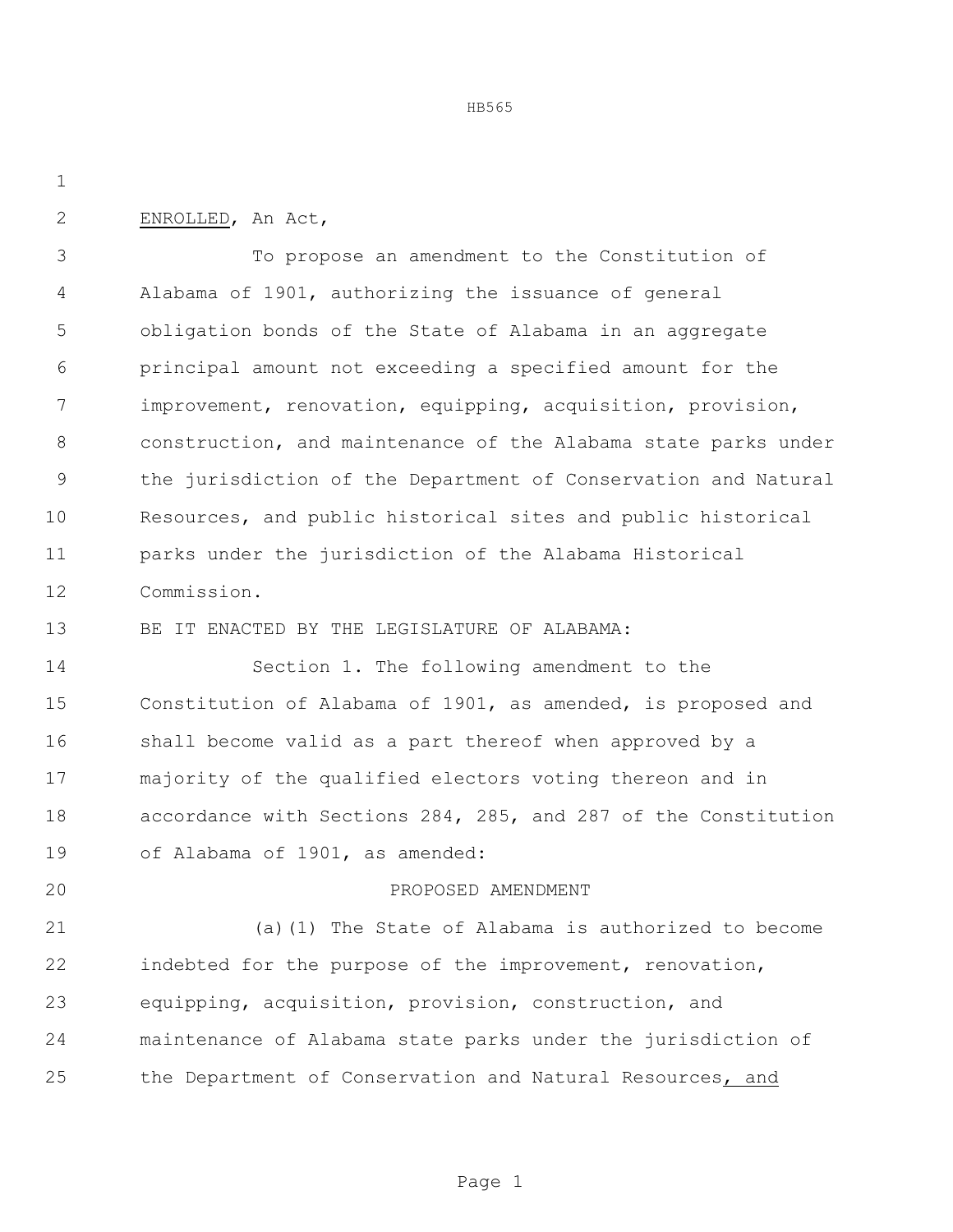public historical sites and public historical parks under the jurisdiction of the Alabama Historical Commission and in evidence of the indebtedness so incurred, to sell and issue bonds, in addition to all other bonds of the state, not 5 exceeding eighty million dollars (\$80,000,000) in aggregate exceeding eighty-five million dollars (\$85,000,000) in aggregate principal amount.

 (2) The bonds shall be direct general obligations of the state, and the full faith and credit and taxing power of the state are hereby pledged to the prompt and faithful payment of the principal thereof and the interest thereon. All of the bonds shall be issued for the state by the Alabama State Parks Enhancement Authority, created by this amendment and further provided for by general law, pursuant to the appropriate resolutions adopted by the board of directors of 16 the authority, and the proceeds thereof shall be appropriated and used exclusively for the purpose of paying the expenses 18 incurred in the sale and issuance of the bonds and. Eighty million dollars (\$80,000,000) of the bonds shall be used for payment of the costs of the improvement, renovation, acquisition, provision, construction, equipping, and maintenance of Alabama state parks under the jurisdiction of 23 the Department of Conservation and Natural Resources, and public historical sites and public historical parks under the **jurisdiction of the Alabama Historical Commission.**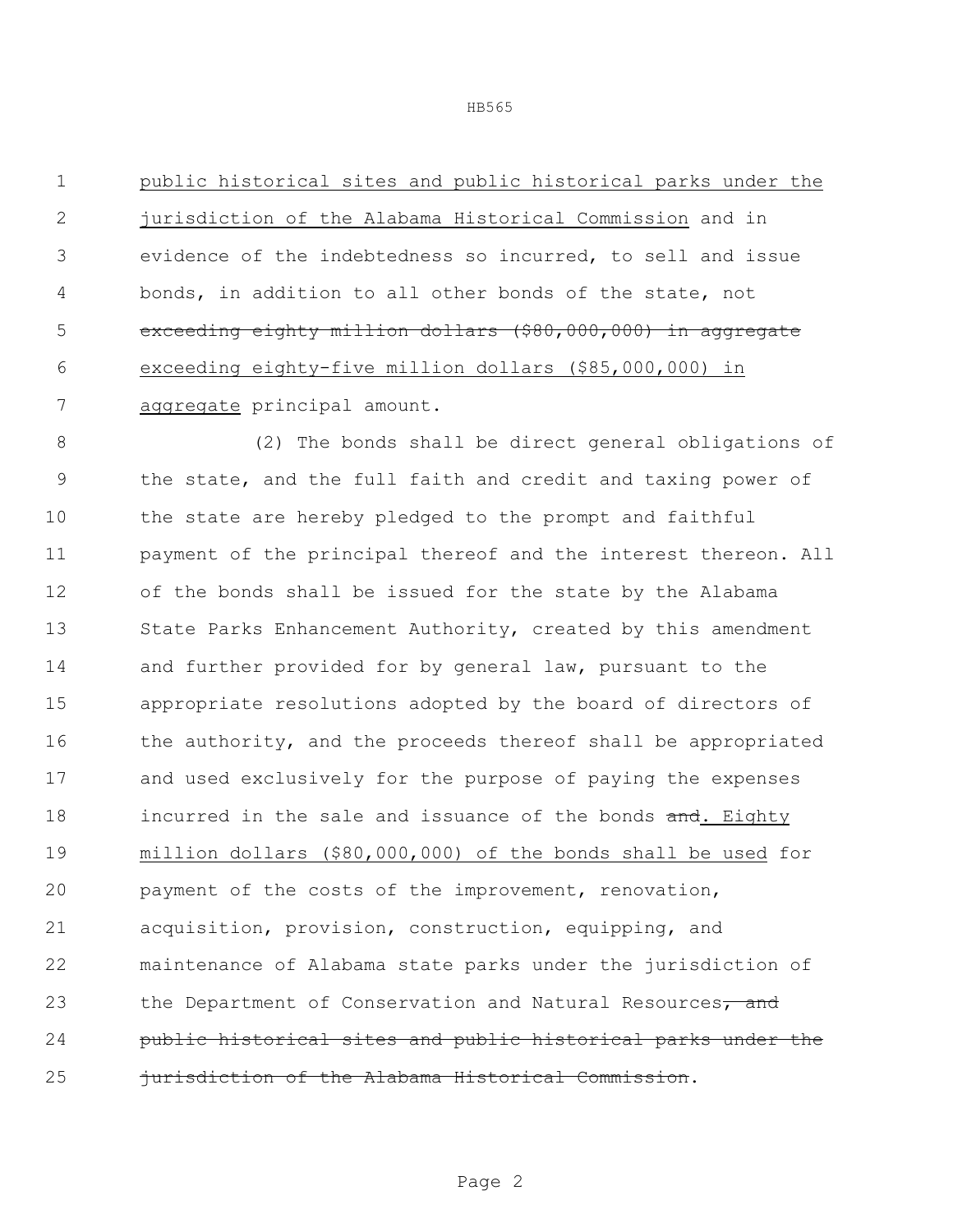Five million dollars (\$5,000,000) of the bonds shall be used for the costs of the improvement, renovation, acquisition, provision, construction, equipping, and maintenance of public historical sites and public historical parks under the jurisdiction of the Alabama Historical Commission. (3) The Alabama Historical Commission shall not use 8 bond proceeds from this amendment for the improvement, acquisition, provision, construction, equipping, or maintenance of Confederate Memorial Park in Marbury.  $(3)(4)$  The improvement, renovation, equipping, acquisition, provision, construction, and maintenance of Alabama state parks under the jurisdiction of the Department of Conservation and Natural Resources shall be completed in accordance with plans developed by the Department of Conservation and Natural Resources. Upon completion, all improvements, renovations, fixtures, equipment, and real or personal property shall become property of the Department of Conservation and Natural Resources.  $(4)$ (5) The improvement, renovation, equipping,

 acquisition, provision, construction, and maintenance of public historical parks and public historical sites under the jurisdiction of the Alabama Historical Commission shall be completed in accordance with plans developed by the Alabama Historical Commission. Upon completion, all improvements,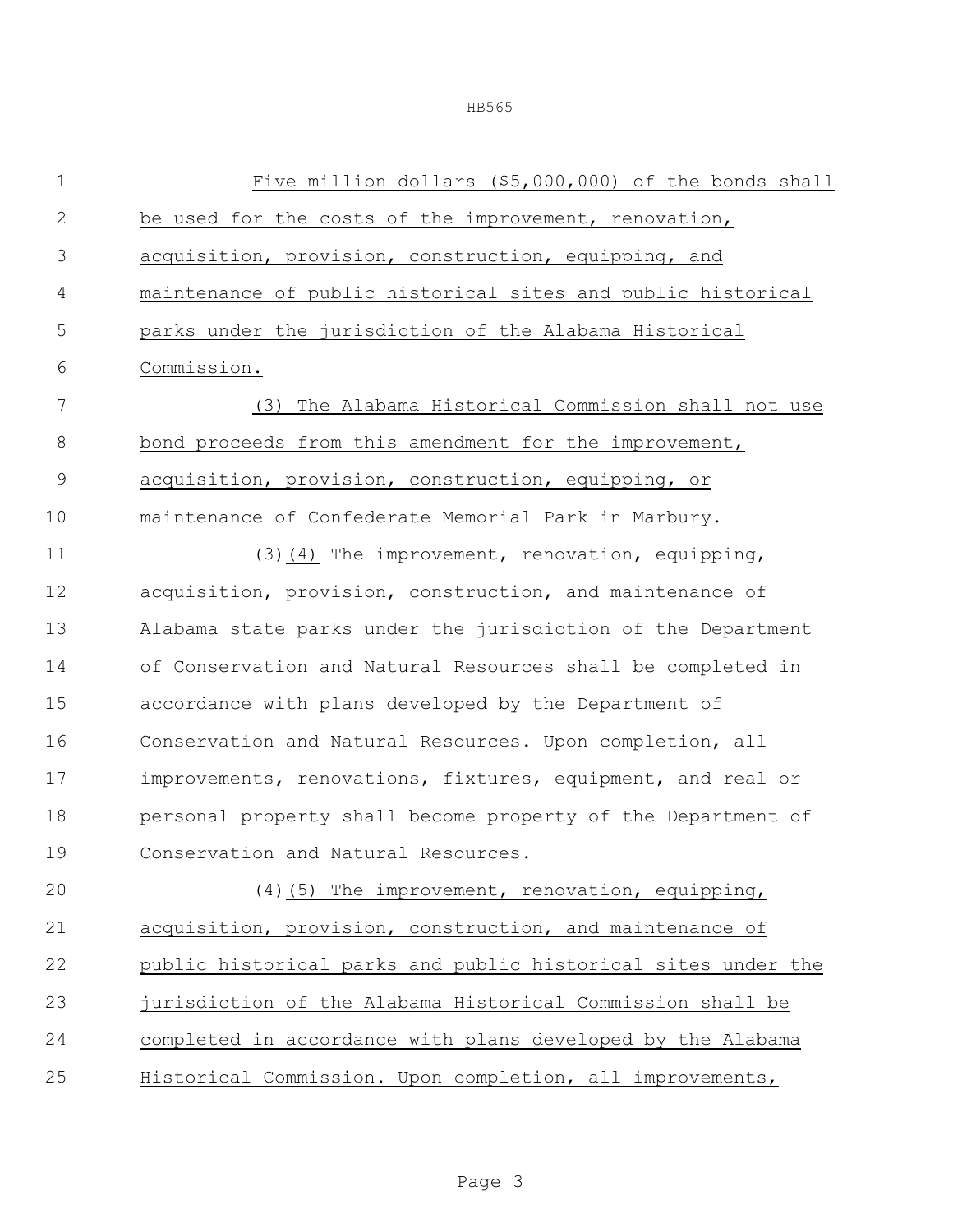| $\mathbf 1$  | renovations, fixtures, equipment, and real or personal          |  |  |
|--------------|-----------------------------------------------------------------|--|--|
| $\mathbf{2}$ | property shall become property of the Alabama Historical        |  |  |
| 3            | Commission.                                                     |  |  |
| 4            | $(5)$ (6) If the bond proceeds exceed eighty-five               |  |  |
| 5            | million dollars (\$85,000,000) due to receipt of original issue |  |  |
| 6            | premium in connection with the sale of bonds or due to any      |  |  |
| 7            | other reason, any bond proceeds in excess of eighty-five        |  |  |
| 8            | million dollars (\$85,000,000) plus expenses related to the     |  |  |
| 9            | issuance of the bonds shall be allocated to the Alabama         |  |  |
| 10           | Forestry Commission for capital improvement, renovation,        |  |  |
| 11           | acquisition, provision, construction, equipping, and            |  |  |
| 12           | maintenance of state forests.                                   |  |  |
| 13           | (b) The state is further authorized to become                   |  |  |
| 14           | indebted and in evidence thereof to sell and issue one or more  |  |  |
| 15           | series of bonds to refund all or any of the bonds authorized    |  |  |
| 16           | by this amendment in the principal amount or amounts, which     |  |  |
| 17           | may exceed the principal amount of the bonds being refunded,    |  |  |
| 18           | and in the manner as may be provided in general law.            |  |  |
| 19           | (c) The authority is hereby vested with the power               |  |  |
| 20           | and authority to provide for the sale and terms of the bonds    |  |  |
| 21           | authorized and the issuance thereof, subject to the approval    |  |  |
| 22           | of the Governor. The bonds may be sold, executed, and           |  |  |
| 23           | delivered at any time and from time to time, may be in such     |  |  |
| 24           | forms, denominations, series, and numbers, may be of such       |  |  |
| 25           | tenor and maturities, may bear such date or dates, may be       |  |  |
|              |                                                                 |  |  |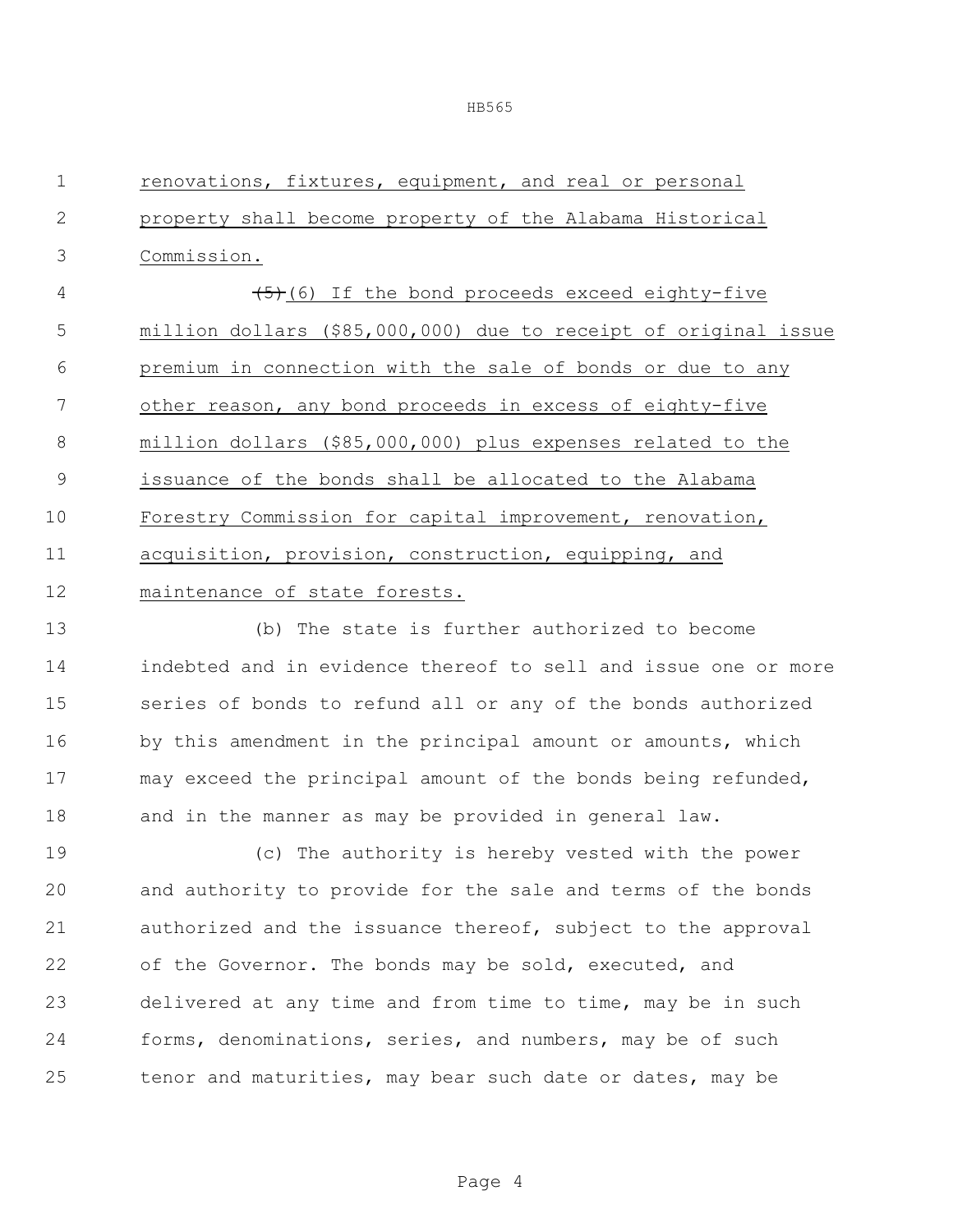payable in such installments and at such place or places, may bear interest at such rate or rates payable and evidenced in such manner, and may contain provisions for redemption at the option of the state to be exercised by the authority at such date or dates prior to their maturity and upon payment of such redemption price or prices, all as shall be provided by the authority in the resolution or resolutions under which the bonds are issued. The principal of each series of bonds shall mature on such date and in such amounts as shall be specified in the resolution or resolutions of the board of directors of the authority, the last of which installments shall mature not later than 20 years after the date of the bonds of the same 13 series. Bonds of the authority, including refunding bonds, may be sold either at public sale or private sale. Bonds sold by competitive bid must be sold, whether on sealed bids or at 16 public auction, after advertisement as may be prescribed by 17 the authority, to the bidder whose bid reflects the lowest true interest cost to the state computed to the respective maturities of the bonds sold; provided, that if no bid deemed acceptable by the authority is received, all bids may be rejected.

 (d) The bonds shall be signed in the name of the state by the Governor, and the Great Seal of the State of Alabama or a facsimile thereof shall be impressed, printed, or otherwise reproduced thereon and shall be attested by the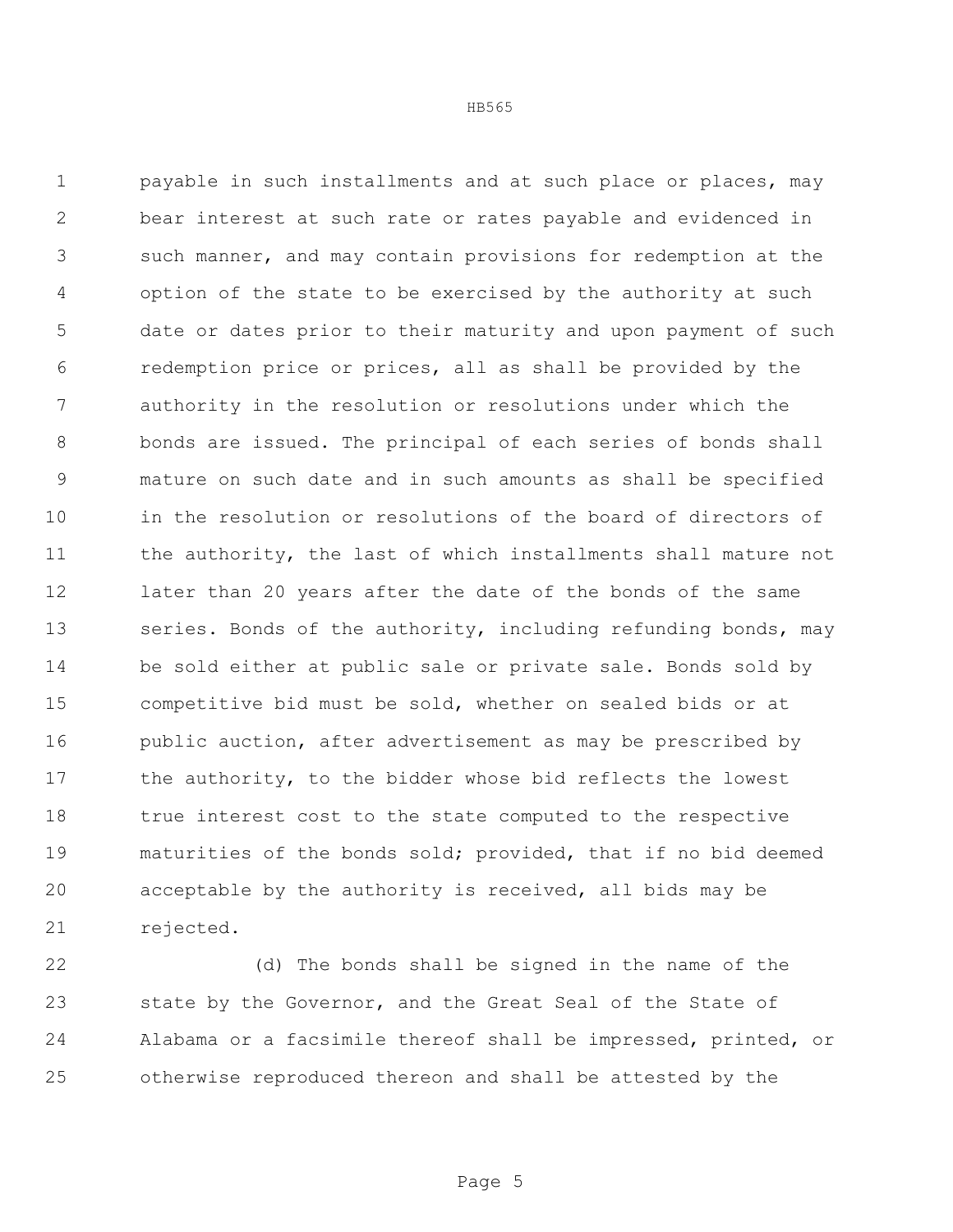signature of the Secretary of State; provided, that facsimile or electronic signatures of either or both of the officers may be reproduced on the bonds in lieu of manual signatures.

 (e) All bonds issued under this amendment, together with the interest income thereon, shall forever be exempt from all taxation in the state, except inheritance, estate, and gift taxes.

8 (f) The proceeds from the sale of the bonds by the Alabama State Parks Enhancement Authority authorized by this 10 amendment, other than refunding bonds, after the payment of all expenses of the sale thereof, shall be set apart in a special fund in the State Treasury to be designated the Alabama State Parks Enhancement Fund, and the proceeds, together with income derived from the investment and reinvestment thereof, shall be temporarily invested until needed and disbursed, on order of the authority solely for the purposes, hereinabove described, for which the bonds are authorized to be issued.

 (g) No further authorization from the Legislature shall be a prerequisite to the validity of any bonds issued under this amendment. However, the Legislature shall enact appropriate legislation implementing this amendment, including provisions for the issuance of refunding bonds as authorized by this amendment.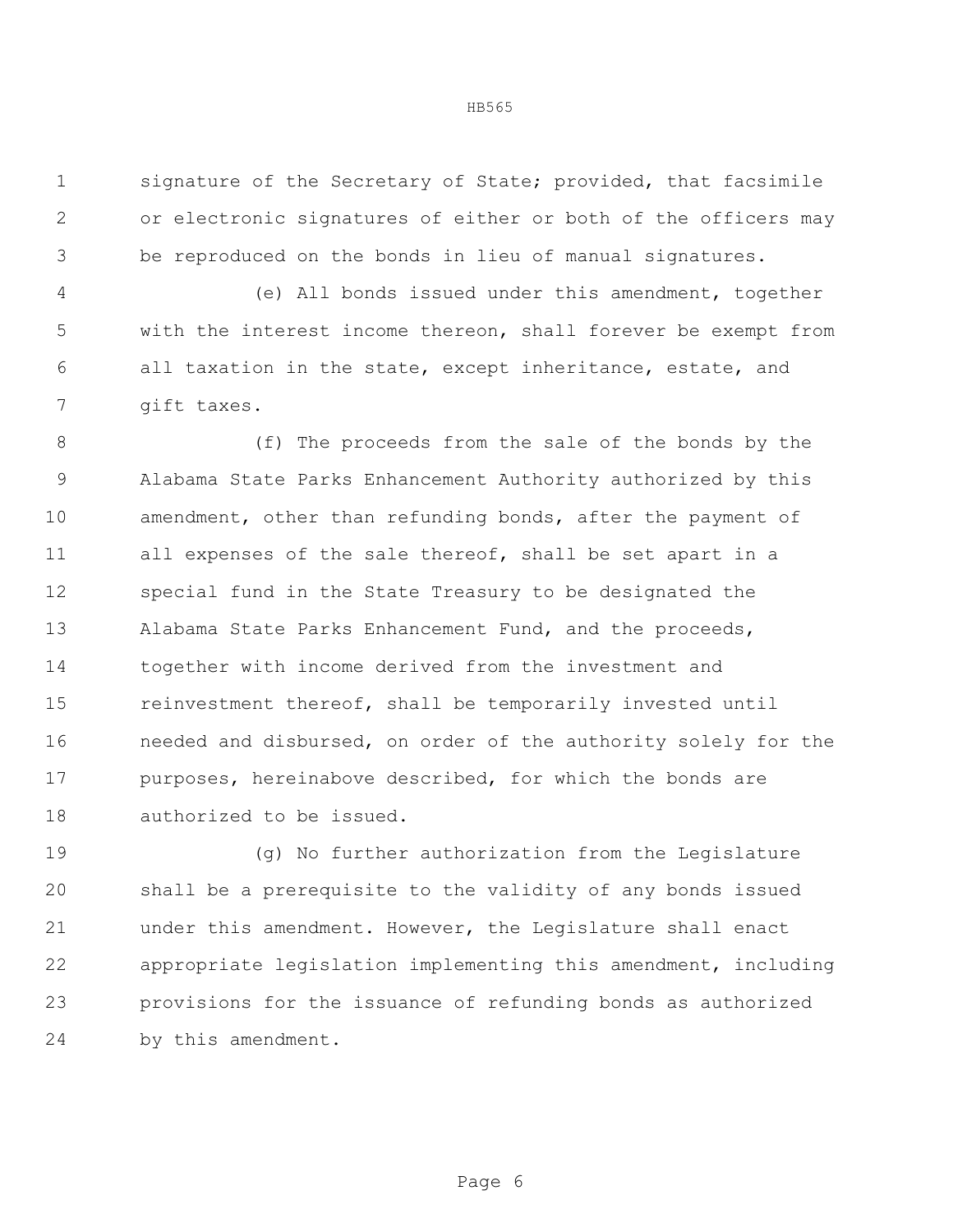(h) The Alabama State Parks Enhancement Authority, to the extent practiced, shall strive to use businesses and companies in all aspects of the bond and construction portions authorized by this amendment that reflect the racial and ethnic diversity of the state.

 Section 2. An election upon the proposed amendment shall be held at the next statewide primary election in 2022 in accordance with Sections 284 and 285 of the Constitution of Alabama of 1901, now appearing as Sections 284 and 285 of the Official Recompilation of the Constitution of Alabama of 1901, as amended, and the election laws of this state.

 Section 3. The appropriate election official shall assign a ballot number for the proposed constitutional amendment on the election ballot and shall set forth the following description of the substance or subject matter of 16 the proposed constitutional amendment:

 "Proposing an amendment to the Constitution of Alabama of 1901, authorizing the issuance and sale of general 19 obligation bonds of the State of Alabama of up to  $\frac{60}{7000}$ , 000, \$85,000,000 for the purposes of the improvement, renovation, equipping, acquisition, provision, construction, and maintenance of Alabama state parks under the jurisdiction of the Department of Conservation and Natural Resources, and public historical sites and public historical parks under the jurisdiction of the Alabama Historical Commission.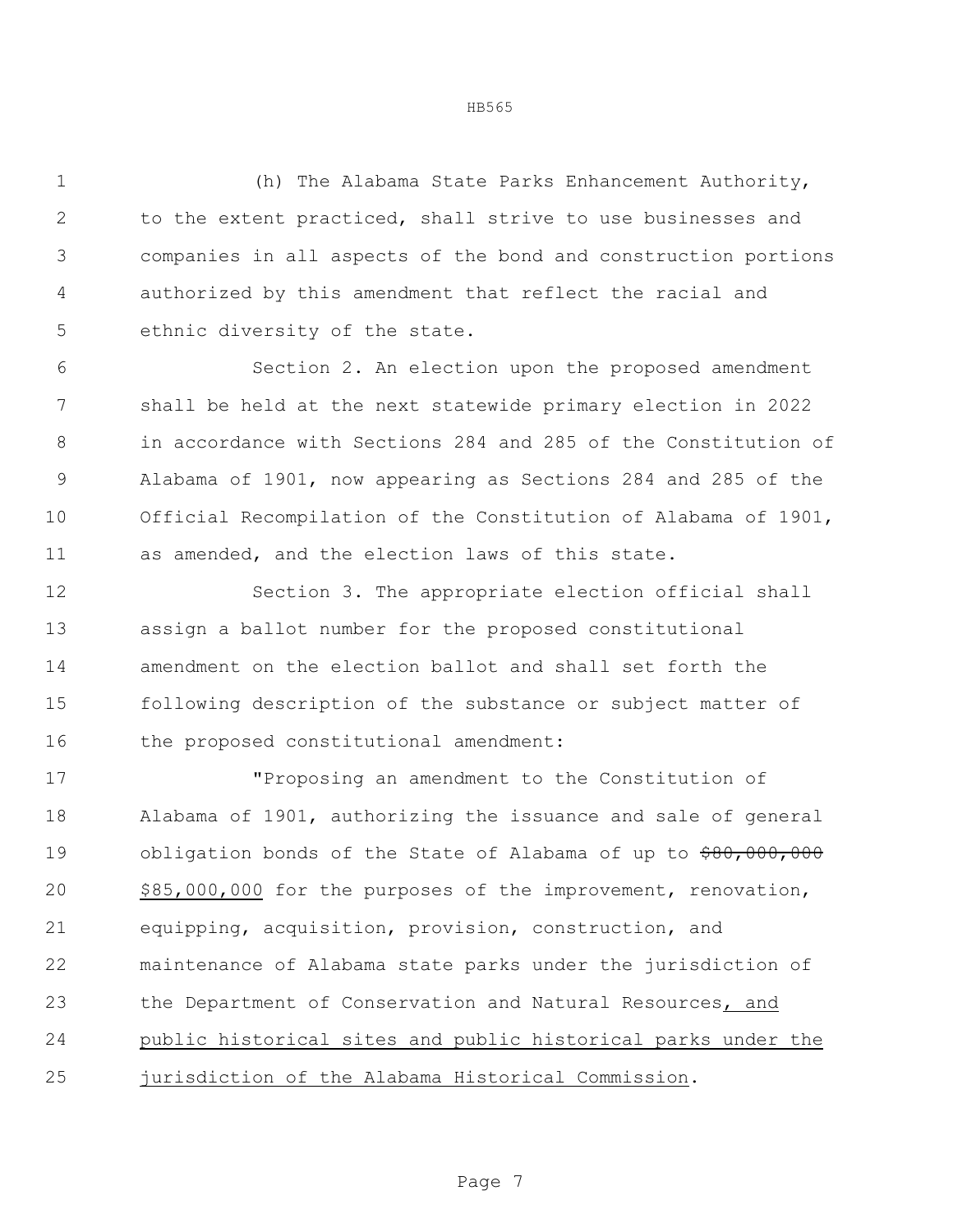- **"Proposed by Act** \_\_\_\_\_\_\_."
- This description shall be followed by the following
- language:
- "Yes ( ) No ( )."